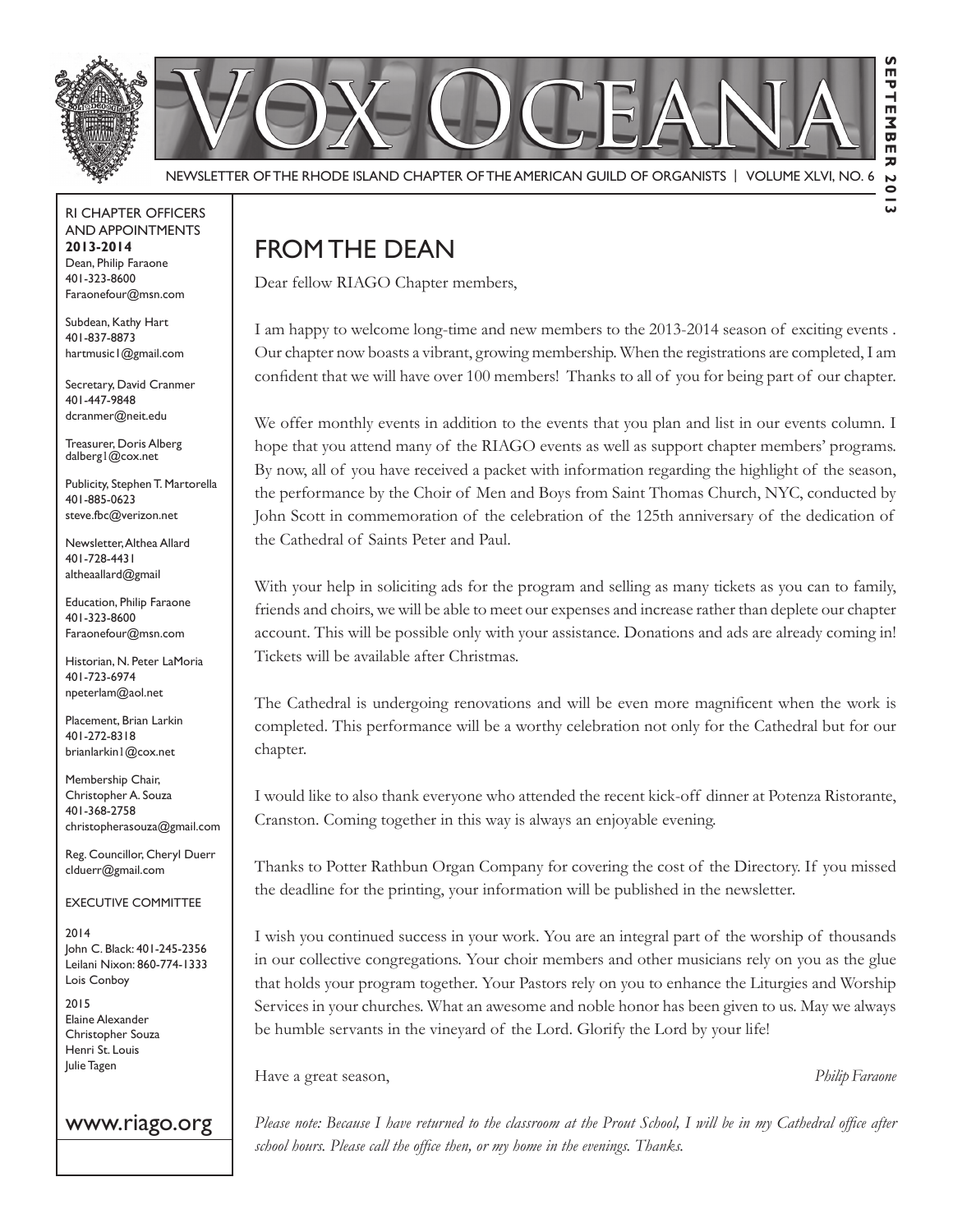# RIAGO Schedule of Events

- **Monday, September 16 at 7:00pm**: Board meeting at Faraone residence.
- **Sunday, September 29 at 4:00pm**: Organ an Brass Concert featuring **Philip Martorella,** organ, and **Greenwich Bay Brass Ensemble** at Gloria Dei Lutheran Church, 15 Hayes Street, Providence in a Sanctuary Fundraiser organized by Gloria Dei and First Lutheran Church, East Greenwich. Suggested donation: \$15 Adults; \$10 Seniors (over 60) and Students; Family: \$30. gloriadeipastor@verizon.net or 884-5572 or 421-5860.
- **Saturday, October 5 from 10:00am 12:00pm**: Workshop on Vocal Technique by **Gigi** and **Noel Velasco** at Greenwood Presbyterian Church, Warwick. *See article*
- **Monday, October 21 at 7:00pm**: Board meeting: Faraone residence.
- **Thursday, October 31 at 11:59pm**: Halloween Midnight Organ Concert: **Mark Steinbach**, Brown University Organist. Sayles Hall, Brown University. Music of Gounod, Grieg, Pärt, Bach and others. Free.
- **Sunday, November 3 at 4:00pm**: **Philip Martorella**, organist, at Gloria Dei Lutheran Church, 15 Hayes Street, Providence. Further details next month.
- **Saturday, November 9 from 10:00am -12:00pm**: Workshop and breakout sessions on problems faced by choir directors and organists: Cathedral of SS Peter and Paul, Providence.

# Choir Robes offered

Available: 20 choir robes, powder blue in color. Matching reversible stoles included. Sturdy fabric, in suitable condition; some pilling on sleeves. 18 robes with open sleeves and 2 with cuffs. Any offer entertained; buyer pick up in Rhode Island. Contact John Black at pipeorgan@live.com or (401)-245-2218 for more information and pictures.

# October Workshop Details

Our first AGO workshop of the year is Saturday, October 5, at Greenwood Community Church, Presbyterian, 805 Main Ave, Warwick. Lots of people expressed interest in learning more about Vocal Techniques, so Gigi Mitchell-Velasco and Noel Velasco have generously volunteered to lead a fun, informative 2-hour session for AGO members and their choir members.

Refreshments at 9:30, workshop 10:00-noon. Please come and bring some of your choristers. This is a great opportunity! Space is limited, so please let **Kathy Hart** (401-837-8873) know that you plan to attend (and how many friends you're bringing along).

We will be doing fun exercises to develop better breath connection and control and better vocal production. To conclude, we will sing the anthem that we worked on, suitable for any denomination and, although not SUPER simple, VERY accessible: "Draw Us in the Spirit's Tether" by Harold Friedell. See Youtube for those who aren't familiar: http://www.youtube.com/watch?v=QlBk1hfKgY4. Every age and level is encouraged to participate!

## Member News

New Members to be added to the Directory:

**David Warfield**, 236 Washington Street, Norwich, CT 06360

**Matthew J. Kelly**, 693 Thames St. Apt 1, Newport, RI 02840

**Kristen Wedegis**, 29 Cornfield PT, Woodstock, CT 06281

**Earnest Cox**, 91 Seventh St., Providence, RI 02906

Also add:

**Margaret Clark**, 173 Lyman Street, Pawtucket, RI 02866

Address changes:

**Julie Tagen**, 45 Terry Lane, Plainville, MA 02762

**Justin Kisch**, 80 Power St. Providence, RI 02906